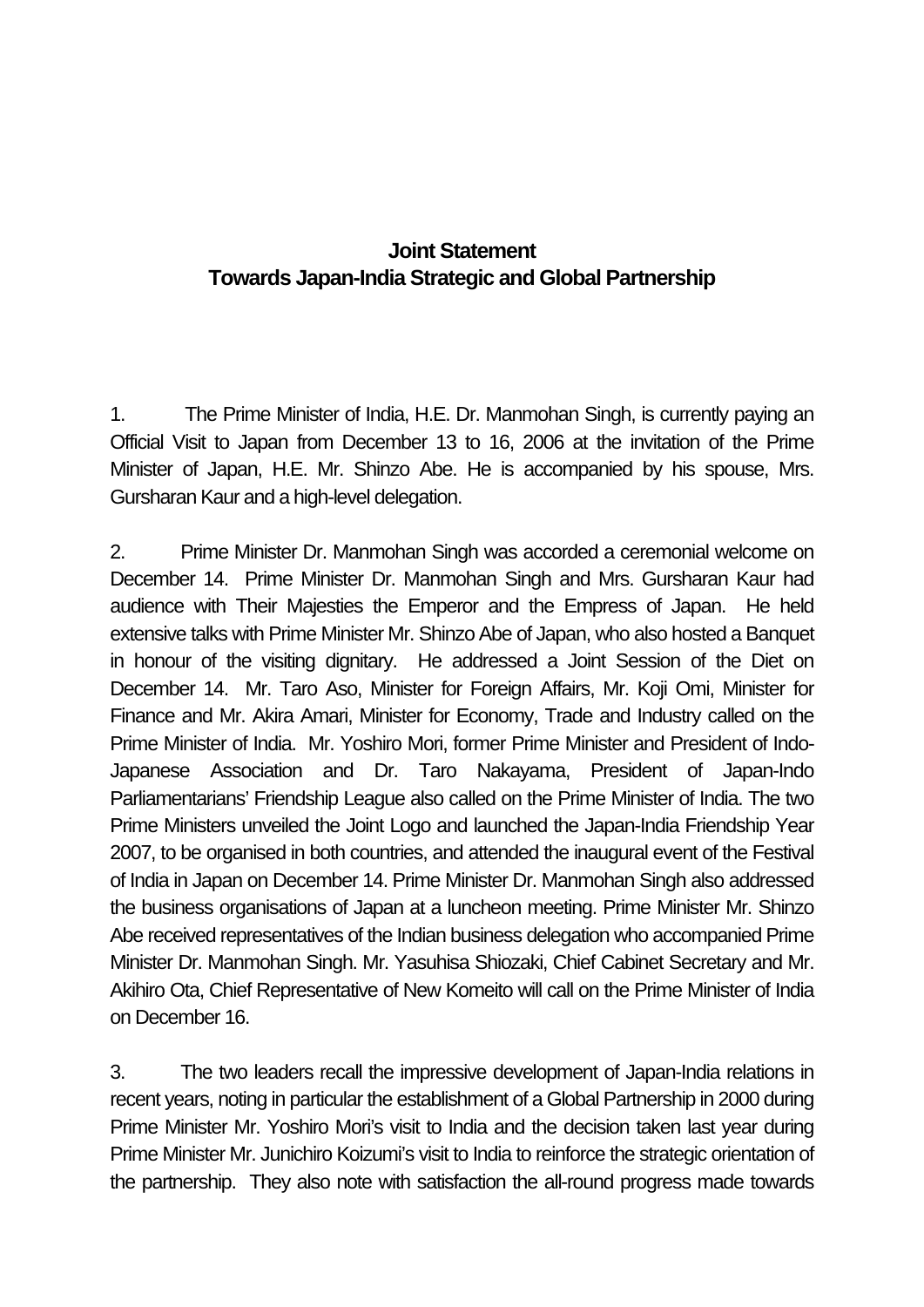the implementation of the Joint Statement on the "Japan-India Partnership in a New Asian Era: Strategic Orientation of the Japan-India Global Partnership" and the "Eightfold Initiative for Strengthening Japan-India Global Partnership", signed between the Prime Ministers of the two countries on April 29, 2005 in New Delhi, and reaffirm the principles and understandings embodied in these documents.

## **Strategic and Global Partnership:**

4. The two Prime Ministers recall that Japan and India share ancient bonds and a proud civilisational heritage. The current context of Japan-India relations is rooted in their similar perceptions of the evolving environment in the region and the world at large. It is driven by converging long-term political, economic and strategic interests, aspirations and concerns and underpinned by a common commitment to democracy, open society, human rights, rule of law and free market economy. It is based on deep respect for each other's contributions in promoting peace, stability and development in Asia and beyond, unencumbered by any historical differences.

5. The two leaders affirm that Japan and India are natural partners as the largest and most developed democracies of Asia, with a mutual stake in each other's progress and prosperity. Indeed, a strong, prosperous and dynamic India is in the interest of Japan, and likewise, a strong, prosperous and dynamic Japan is in the interest of India. They have responsibility for, and are capable of, responding to global and regional challenges, and they must play an active role in the promotion of peace and stability in Asia and world at large. Recognising that Asia is emerging as the leading growth centre of an increasingly interdependent global economy, the two countries are also keen to pursue a comprehensive economic partnership in the region and nurture sustainable economic growth, social peace and political tolerance in open and cooperative regional frameworks.

6. Given their shared determination to raise bilateral relations to a higher level, the two leaders decide to establish a Strategic and Global Partnership between Japan and India. This will impart stronger political, economic and strategic dimensions to bilateral relations, serve long-term interests of both countries, enhance all-round cooperation and contribute to greater regional peace and stability.

7. The Strategic and Global Partnership will involve closer political and diplomatic coordination on bilateral, regional, multilateral and global issues, comprehensive economic engagement, stronger defence relations, greater technological cooperation as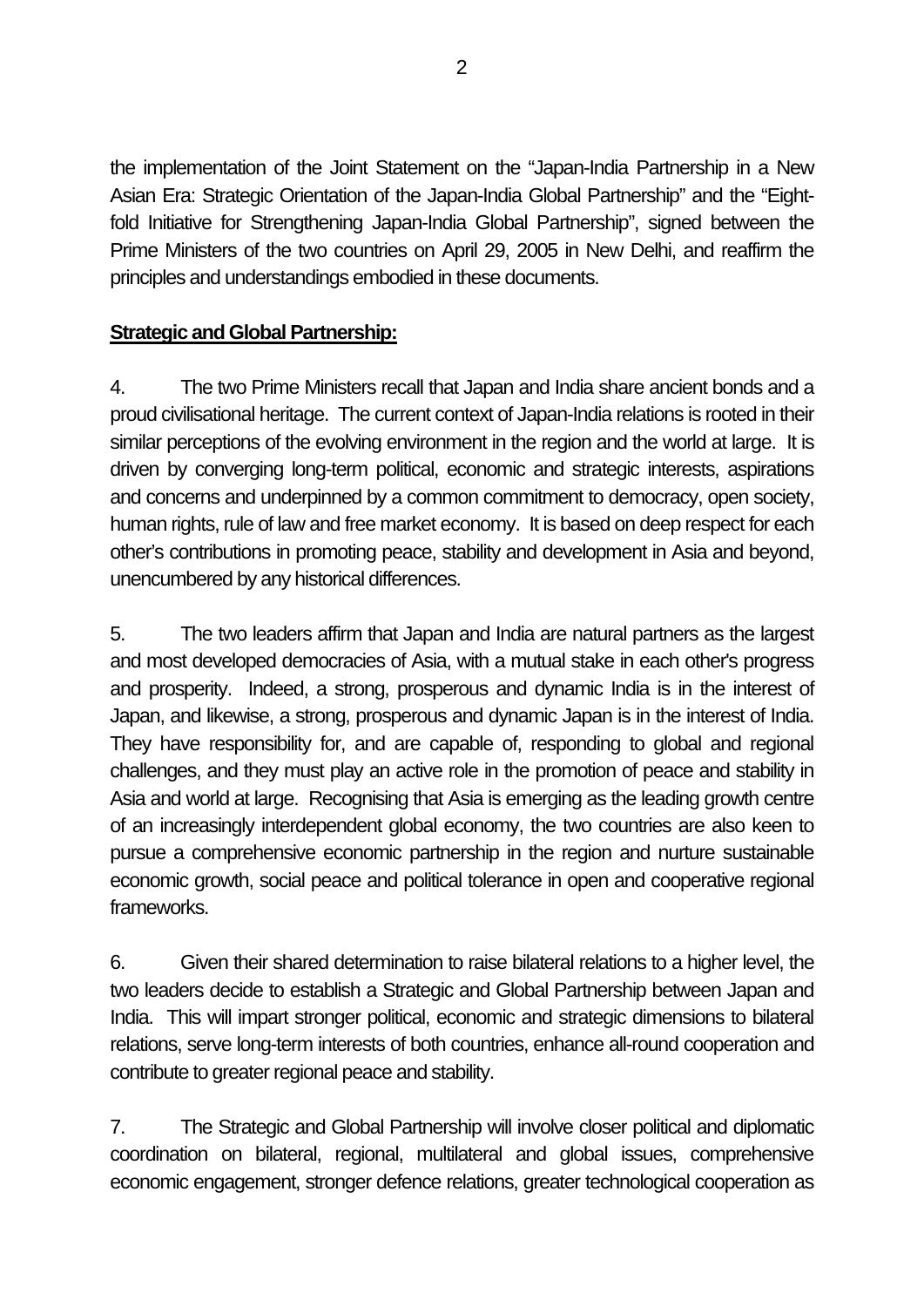well as working towards a quantum increase in cultural ties, educational linkages and people-to-people contacts. This partnership will enable both countries to harness the vast potential of bilateral relations, drawing upon complementarities and each other's intrinsic strengths, and also work together to address regional and global challenges.

### **Political, Defence and Security Cooperation:**

8. The two leaders welcome the important contribution made to bilateral cooperation by various existing dialogue mechanisms. With a view to sustaining and giving high-level guidance to the continued growth and development of bilateral relations, the two leaders confirm their intention to hold annual Summit-level meetings in respective capitals as well as on the sidelines of multilateral events. The Prime Minister of Japan will visit India in 2007 for the next bilateral Summit at the invitation of the Prime Minister of India. The two leaders encourage the continuation and enhancement of regular exchanges between members of their respective Cabinets in charge of Foreign, Defence, Finance, Trade and Industry, Agriculture, Information and Communications Technology, Science and Technology, Tourism and Civil Aviation portfolios. They also endorse the institutionalisation of Strategic Dialogue at the Foreign Ministers level as well as a regular Policy Dialogue between the National Security Advisor of India and his Japanese counterpart.

9. The two leaders endorse the continuation and enhancement of consultations between the Ministry of Foreign Affairs of Japan and the Ministry of External Affairs of India, including the Foreign Office Consultations (Foreign Secretary-level Talks), to advance the shared agenda of the relationship. The Indian side welcomes the Japanese plan to establish a consular post in Bangalore.

10. The two leaders welcome the Joint Statement issued following talks between the Minister of State for Defense of Japan and the Defence Minister of India in May, 2006 and reiterate their commitment to enhance defence cooperation to achieve the common goal of promoting the security, stability and prosperity in Asia and in the world at large as well as in tackling regional and global security challenges. They urge their concerned agencies to develop an annual calendar of cooperation and exchanges relating to defence and security and to progressively enhance cooperative activities, including highlevel exchanges and consultation between services. The two leaders appreciate the recent developments in service-to-service cooperation, including cooperation in UNDOF. The two sides will also undertake a goodwill exercise between the Japan Maritime Self Defense Force and the Indian Navy in 2007.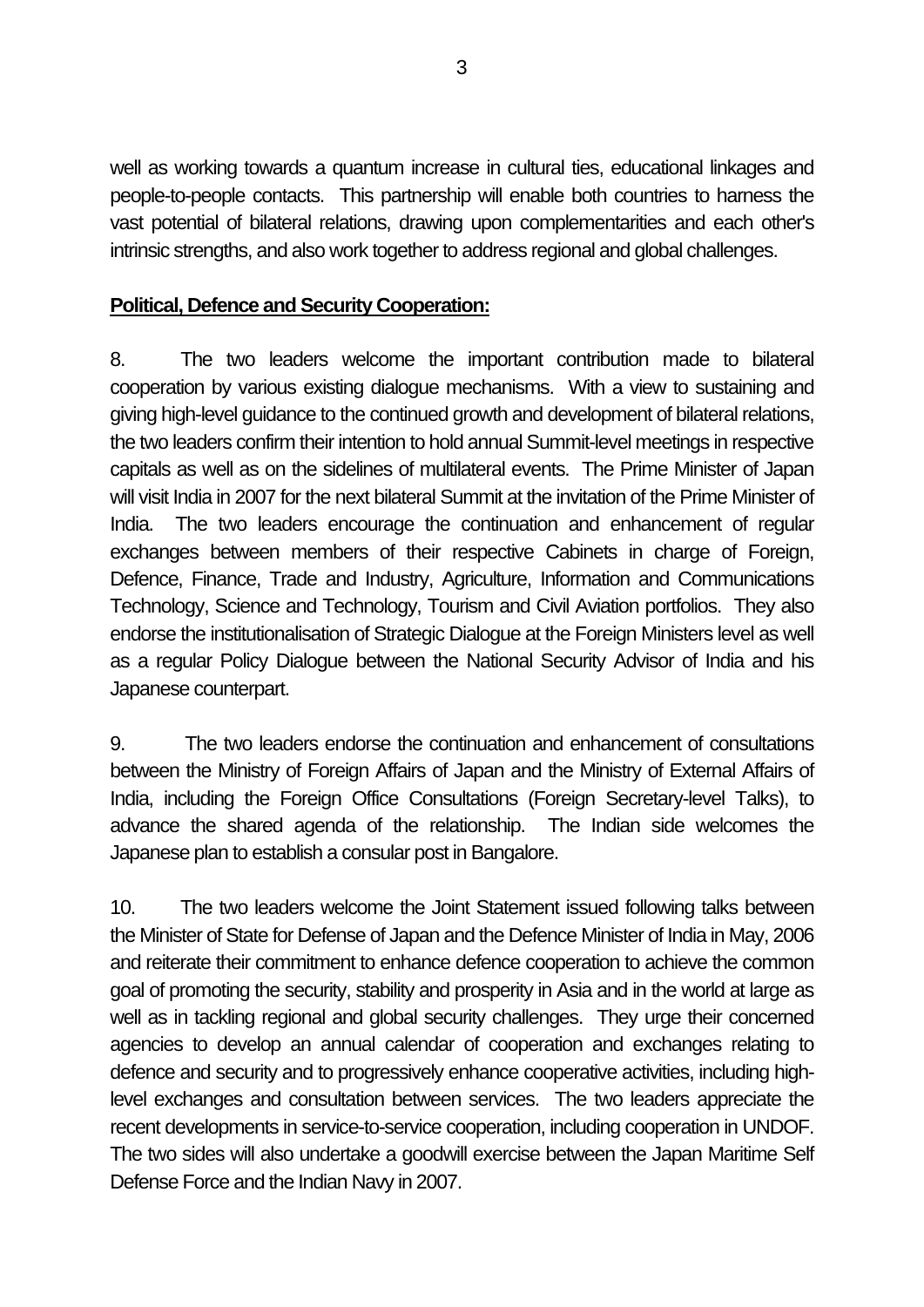11. Recognising that Japan and India have large Exclusive Economic Zones and maritime interests, the two leaders confirm their intention to work closely to enhance cooperation in capacity building, technical assistance and information sharing between their respective agencies and undertake anti-piracy measures. They share the view that Japan and India must cooperate closely to ensure the safety and security of international maritime traffic that are vital for their economic well-being as well as that of the region.

12. The two leaders endorse regular exchanges between the two Coast Guards through meetings of heads of Coast Guards, mutual visits of Coast Guard ships and holding of combined exercises. In this context, the signing of a Memorandum on Cooperation between the Coast Guards was welcomed. They also welcome the coming into force of the Regional Cooperation Agreement on Combating Piracy and Armed Robbery against Ships in Asia (ReCAAP) and reaffirm their intention to enhance cooperation in respect of anti-piracy countermeasures under its framework.

13. The two leaders unequivocally condemn terrorism in all its forms and manifestations and stress that there can be no justification whatsoever for any act of terrorism. They share the view that international community must further intensify efforts and cooperation to fight this scourge. In this context, they confirm that the two countries will continue to work together through the Japan-India Joint Working Group on Counter Terrorism. They also call upon all Member States of the UN to work towards the expeditious adoption of a Comprehensive Convention on International Terrorism.

#### **Comprehensive Economic Partnership:**

14. The two leaders welcome the report of the Japan-India Joint Study Group, which has made a series of recommendations, covering trade in goods, trade in services, investment flows, role of Japan's Official Development Assistance (ODA) in promoting economic partnership and other areas of economic cooperation, and direct that those recommendations be implemented expeditiously.Convinced that comprehensive economic engagement between the two countries must be a core element of their strategic partnership and also recognising that closer economic integration between Japan and India will contribute to further growth and stability in the broader Asian region, the two Prime Ministers have decided to launch immediate negotiations for the conclusion of a bilateral Economic Partnership Agreement/ Comprehensive Economic Partnership Agreement (EPA/CEPA), on the basis of the recommendations submitted by the Joint Study Group. They note with satisfaction that a Joint Ministerial Statement,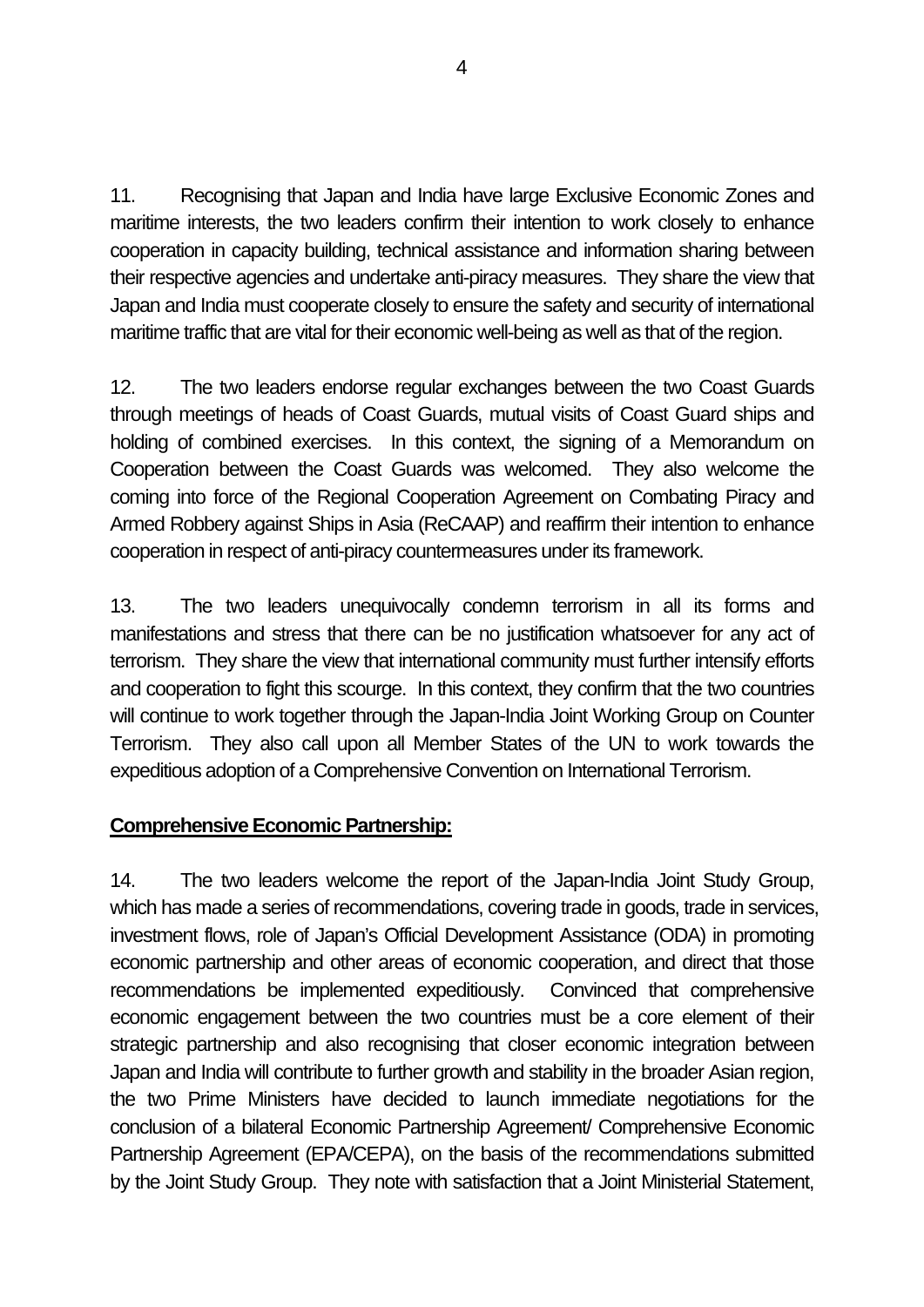constituting a Joint Task Force to undertake the inter-governmental negotiations on the EPA/CEPA, has been signed during the visit. It will be the endeavour of the Joint Task Force to expedite these negotiations aiming to complete them in substance as soon as possible in approximately two years.

15. The two leaders welcome recent positive developments in bilateral economic relations and direct that the potential of economic partnership must be fully realised.

16. The Indian side expresses its appreciation for the fact that India is presently the largest recipient of Japan's ODA. The Japanese side affirms that India will continue to be a priority country for its ODA. The two leaders confirm that Japan's ODA will continue to support India's efforts at accelerated economic and social development as well as to further strengthen Japan-India partnership. They direct their concerned agencies to intensify cooperation under the ODA, particularly in priority sectors such as infrastructure, environment, social development and human resource development.

17. In order to widen and deepen economic engagement even as an EPA/ CEPA is negotiated, the two leaders announce an "Japan-India Special Economic Partnership Initiative" (SEPI). This initiative will promote enhancement of investment from Japan to India and help develop India's infrastructure and manufacturing capacity, taking full advantage of the ample availability of skill and human resources and the public-private partnership policy initiative of the Government of India. The SEPI will, inter alia, consist of the following:

## **A. Development of Infrastructure and Promotion of Manufacturing, Trade and Investment:**

• Further cooperation in realising the Dedicated Multi-modal High Axle Load Freight Corridors with computerised control on Mumbai-Delhi and Delhi-Howrah routes. The two leaders note with satisfaction that the Japan International Cooperation Agency (JICA) has submitted its Interim Report of the Feasibility Study on the Project and that the Final Report will be ready by October 2007. The two sides will consult on the ways and means to realise the Project, utilising Japan's Special Terms for Economic Partnership (STEP) Scheme and with the inputs of Japanese technology and expertise. The two sides will also examine the possibility of using Japanese technology in locomotives and signalling and electrical equipment, and in construction in railway sector;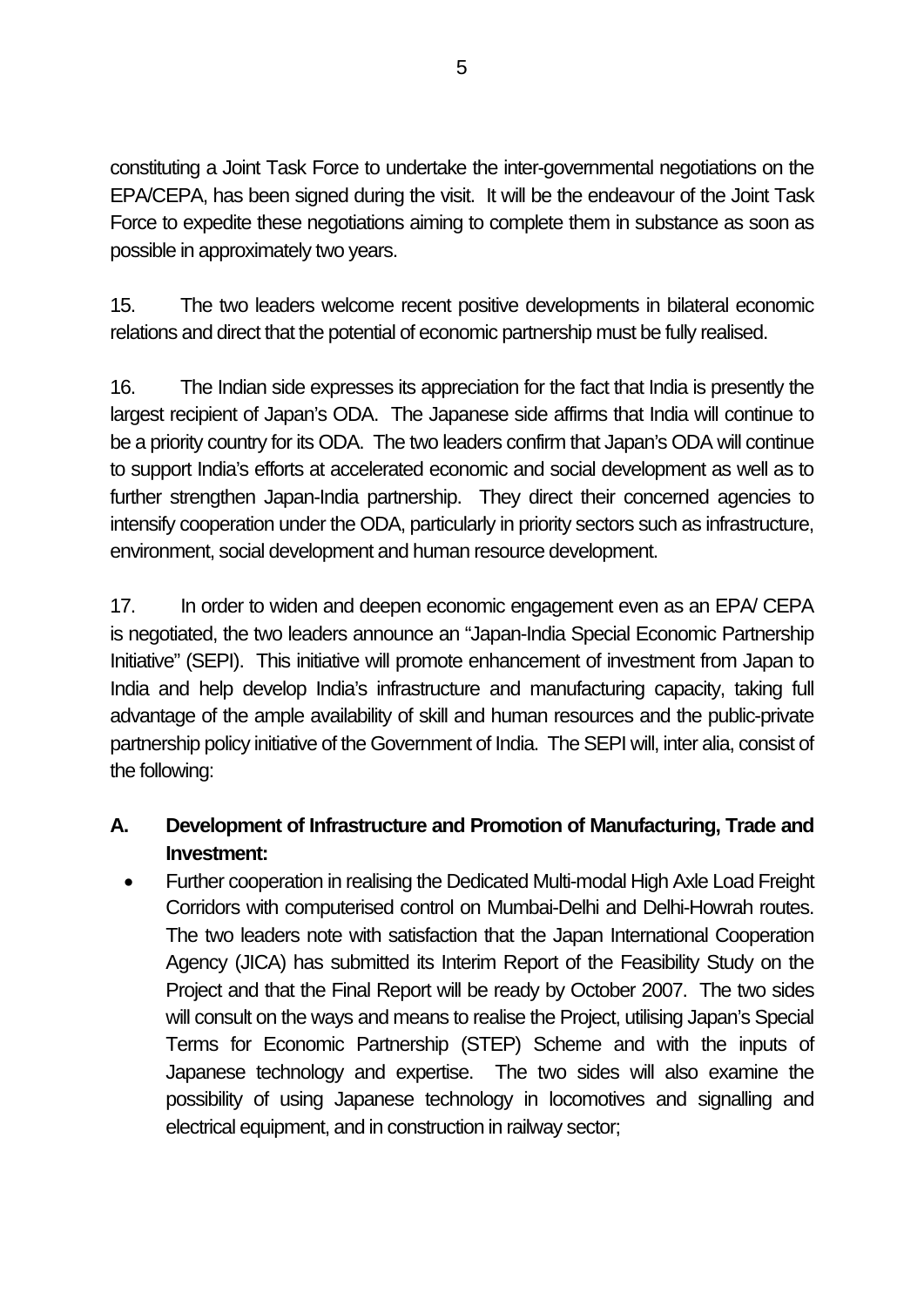- Promotion of "Delhi-Mumbai Industrial Corridor", supported by Multi-modal Dedicated Freight Corridor between Delhi and Mumbai. This will include cooperation in development of one or two sea ports on the west coast and industrial estates and Special Economic Zones with high quality physical and social infrastructure, and other initiatives, through collaboration between private and governmental sectors of the two countries, with the objective of developing the requisite infrastructure and facilitating investment. The two governments will further discuss how to facilitate its development, including the formulation of a master plan;
- Cooperation in the setting up of a multi-product Special Economic Zone/Cluster in India to locate investments from Japan, with facilities for manufacturing and processing industries, hotels and recreational units, and educational and training centres. It will be an integrated conglomeration based on industrial needs and global best practices. The Government of India will facilitate the establishment of the Zone/Cluster;
- Efforts by the Government of Japan to encourage investment by Japanese companies in India, including through assistance in development of infrastructure relating to Special Economic Zones and industrial estates;
- Assistance by Japan External Trade Organization (JETRO) to Japanese small and medium enterprises to set up operations in India, with its Business Support Centre in India acting as an incubator;
- Support by JETRO for the rural business and industrialisation initiatives of the Government of India, under its "One Village One Product" programme, initially through the implementation of a pilot project; and
- Promotion of participation of Japanese companies in the power sector in India, including through the initiative of the Ministry of Economy, Trade and Industry of Japan on the establishment of a 'Task Force on Indian Power Sector'. Projects proposed by the Indian side for the participation of Japanese companies include, inter alia, 4000 MW Coastal Ultra Mega Power Project at Chayyur, Tamil Nadu and 3000 MW Lohit Hydroelectric Project in Arunachal Pradesh.

#### **B. Human Resource Development for Promotion of Manufacturing:**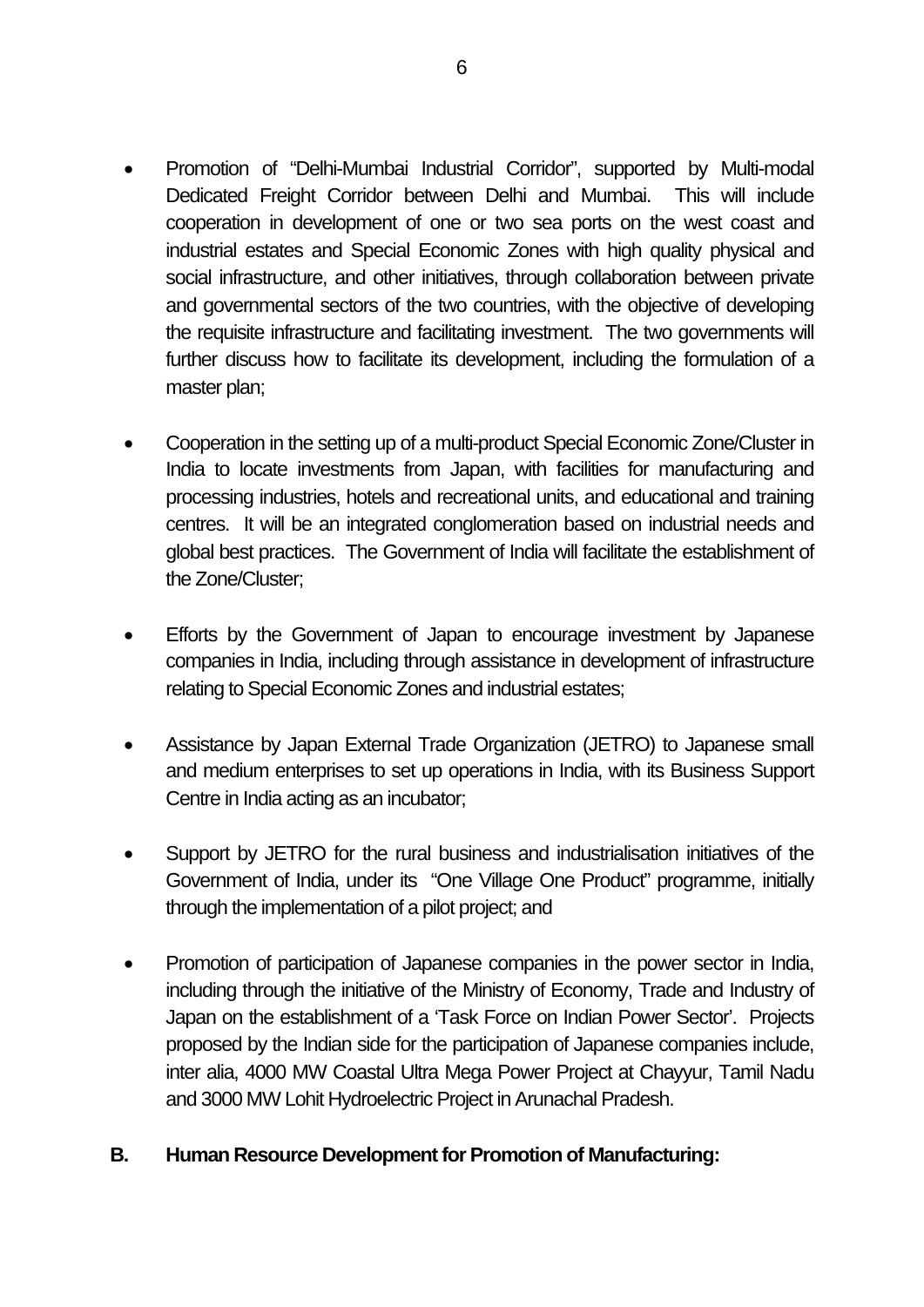- Cooperation within the framework of Japan-assisted 'Visionary Leaders for Manufacturing' (VLFM) programme, under which Japanese manufacturing management and skills will be transferred to senior managers of Indian manufacturing industry;
- Continued involvement of Japanese private sector in training and quality control and utilisation of training programmes of the Government of Japan; and
- Collaboration towards the development of the Indian Institute of Information Technology for Design and Manufacturing, Jabalpur and exchanges between technological institutes of the two countries.

18. The Policy Dialogue between the Ministry of Commerce and Industry of India and the Ministry of Economy, Trade and Industry of Japan, to be upgraded to the Ministerial level, will advance the relevant elements of the agenda of the SEPI. An MOU on Delhi-Mumbai Industrial Corridor was signed between Minister of Economy, Trade and Industry of Japan and Minister of Commerce and Industry of India.

19. The two leaders welcome enhanced cooperation in the financial sector, including through Japanese participation in India's capital markets, banking and insurance. They also welcome the collaboration through cooperation agreement between the Government of India and the Japan Bank for International Cooperation (JBIC). They take note of the business cooperation agreement between JBIC and the ICICI Bank as a useful model to enable companies of India or Japan to raise funds in local currency in either country. The Ministries of Finance of the two countries will further exchange views on the development of regional financial and capital markets.

20. The two leaders welcome major investment projects from Japan to India, including by Suzuki Motor Corporation, Honda Motor Co. Ltd., Nissan Motor Co. Ltd. and Mitsui & Co. Ltd., among others. The two sides will cooperate to facilitate the following projects:

- Development and setting up of integrated logistic platforms with rail-connected Inland Container Depot (ICD) and specialized warehouses based on Free Trade & Warehousing Zone (FTWZ) framework; and
- Setting up of new capacities in India by Japanese auto and auto-parts companies.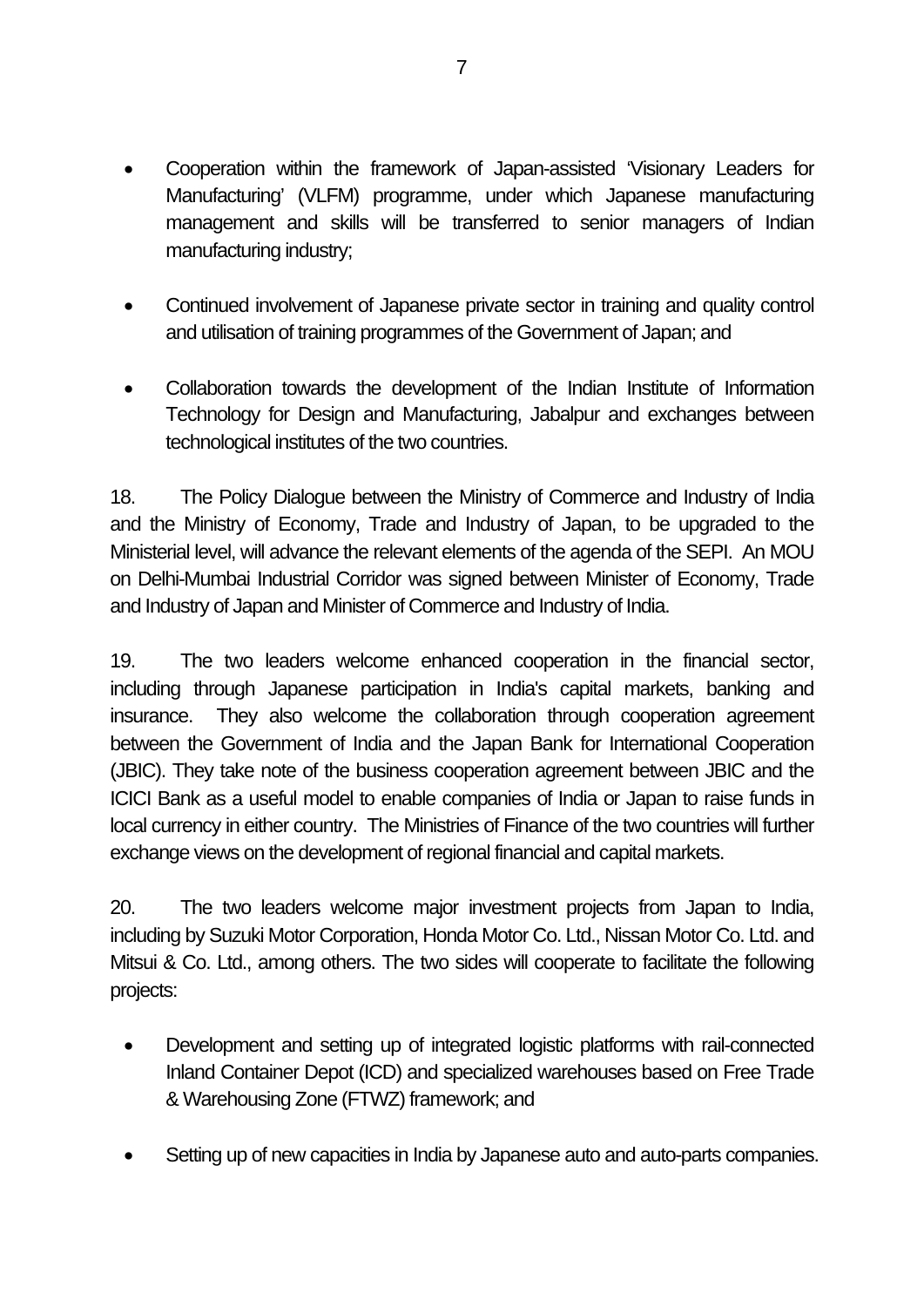21. Emphasizing the major role of the private sector in strengthening economic engagement, the two leaders announce the setting up of a Business Leaders' Forum, comprising ten business leaders from each country. This Forum will have the mandate to develop a roadmap for enhanced partnership and cooperation between the two countries at the business level and generate ideas for furthering the goals of the SEPI and taking forward the negotiations on the EPA/CEPA. The two leaders express the hope that this Forum will provide inputs to them for promoting a comprehensive economic engagement between Japan and India. The two leaders will also designate senior representatives to guide the Business Leaders' Forum.

22. The Japanese side welcomes Indian investments in Japan. The two sides will coordinate to facilitate their location and activities in the country. Recognising the competitive advantage of India in software development and IT-enabled services, the two sides will also work together to facilitate the functioning of Indian companies in this field in Japan.

23. The two sides will continue cooperation in the field of urban development, including water supply, sanitation and construction of urban transportation systems in Indian cities along the lines of Delhi Metro, which is a shining example of Japan-India partnership. The two countries will coordinate to launch a Working Group in the field of water environment, urban development and urban transportation.

24. The two leaders welcome the outcomes of meetings of Working Groups set up under the Japan-India Information and Communication Technology Forum, which include field trials in India for introduction of Japanese wide-band wireless technology i-Burst for field trials in India, joint research on Natural Language Processing by National Institute of Information and Communications Technology (NICT) of Japan and Centre for Development of Advanced Computing (CDAC) of India, and exchange of researchers, software experts and other technical personnel. The two leaders urge their Ministries concerned to pursue actively the identified areas of cooperation. The Japanese side will give consideration to the request for assistance in setting up a National Gigabit Backbone Network in India.

25. The two sides are determined to tackle global energy security issues jointly and direct that the dialogue between their governments be strengthened. They also welcome the Joint Statement regarding cooperation in the hydrocarbon sector signed between Minister of Economy, Trade and Industry of Japan and the Minister of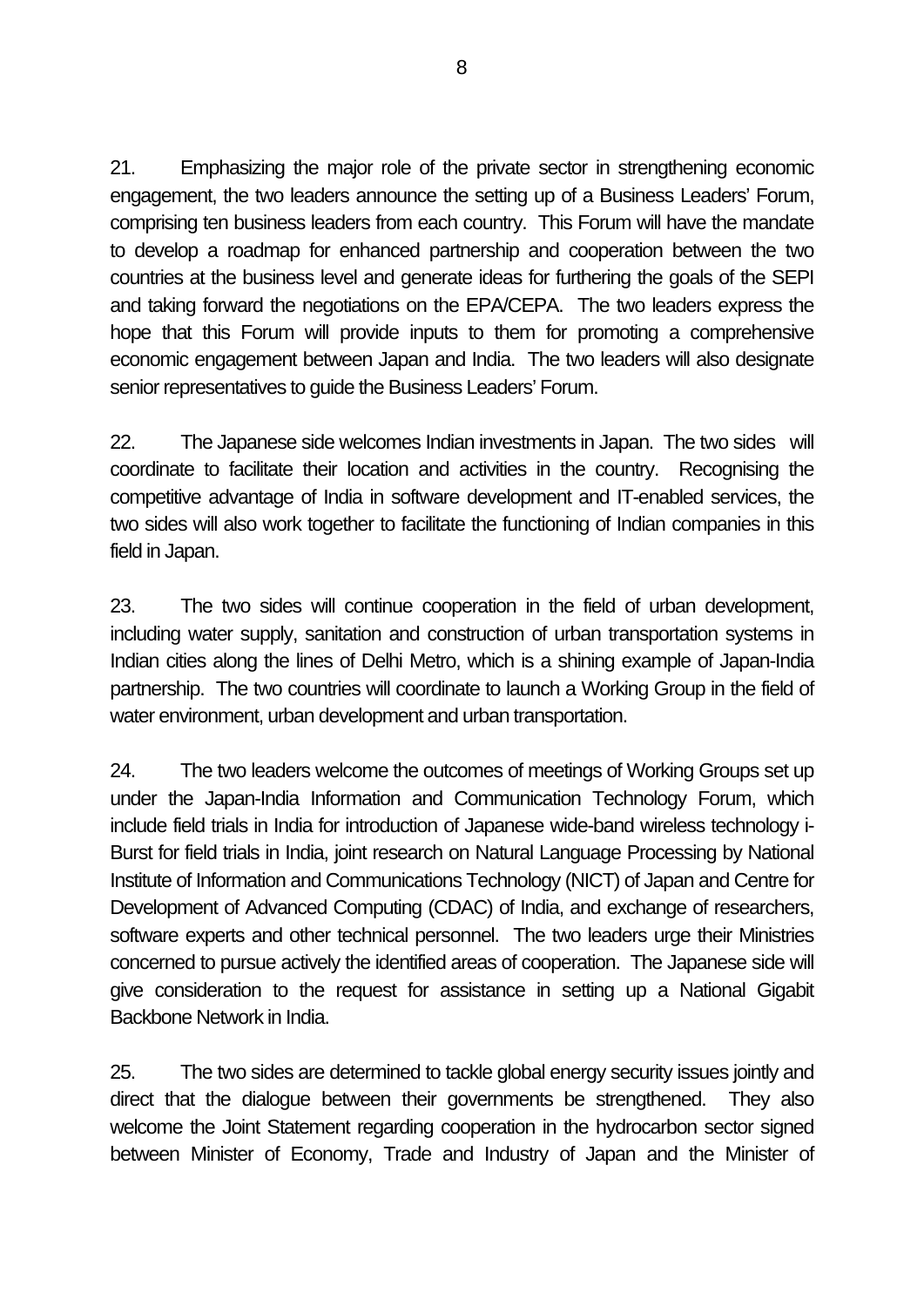Petroleum and Natural Gas of India in September 2005, the signing of five MOUs and the progress made under them.

26. Recognising the critical importance of securing the energy needs of both countries, the two leaders share the desire to enhance the level and scope of cooperation in the energy sector. They endorse the setting up of a Japan-India Energy Dialogue, co-chaired by Deputy Chairman, Planning Commission of India and the Minister of the Ministry of Economy, Trade and Industry of Japan, to promote cooperation in the energy sector in a comprehensive manner. The areas covered will include oil and natural gas, coal, electric power, renewable energy sources, energy efficiency and other relevant sectors. The existing forum between New Energy and Industrial Development Organisation (NEDO) of Japan and The Energy Resources Institute (TERI) of India, which was successfully convened for the first time in December 2006, will provide inputs to the Energy Dialogue.

27. The two sides will expand cooperation in energy efficiency through exchange of experts, capacity building and technical cooperation.

28. Recognising the respective strengths of Japan and India in high technology and knowledge economy and the potential benefits of fostering cooperation and also noting the importance of promoting the objectives of non-proliferation, the two leaders decide to launch a consultation mechanism to facilitate bilateral high technology trade and address matters relating to respective export control systems of the two countries.

29. Recognising the importance of intellectual property for economic development, the two leaders confirm that their governments will continue to cooperate in capacity building activities in this area, including in developing human resources.

#### **Science and Technology Initiative:**

30. The two leaders believe that cooperation in science and technology, including in frontier areas of research and development, constitutes a key element of the strategic partnership between the two countries. The two leaders welcome the holding of the  $7<sup>th</sup>$ Joint Committee on Science and Technology in November 2005 as well as the Japan-India Science and Technology Initiative Meeting in October 2006. Taking note of the outcome of intensive bilateral consultations in recent months, including the above meetings as well as consultations at the level of the Ministers in charge of Science and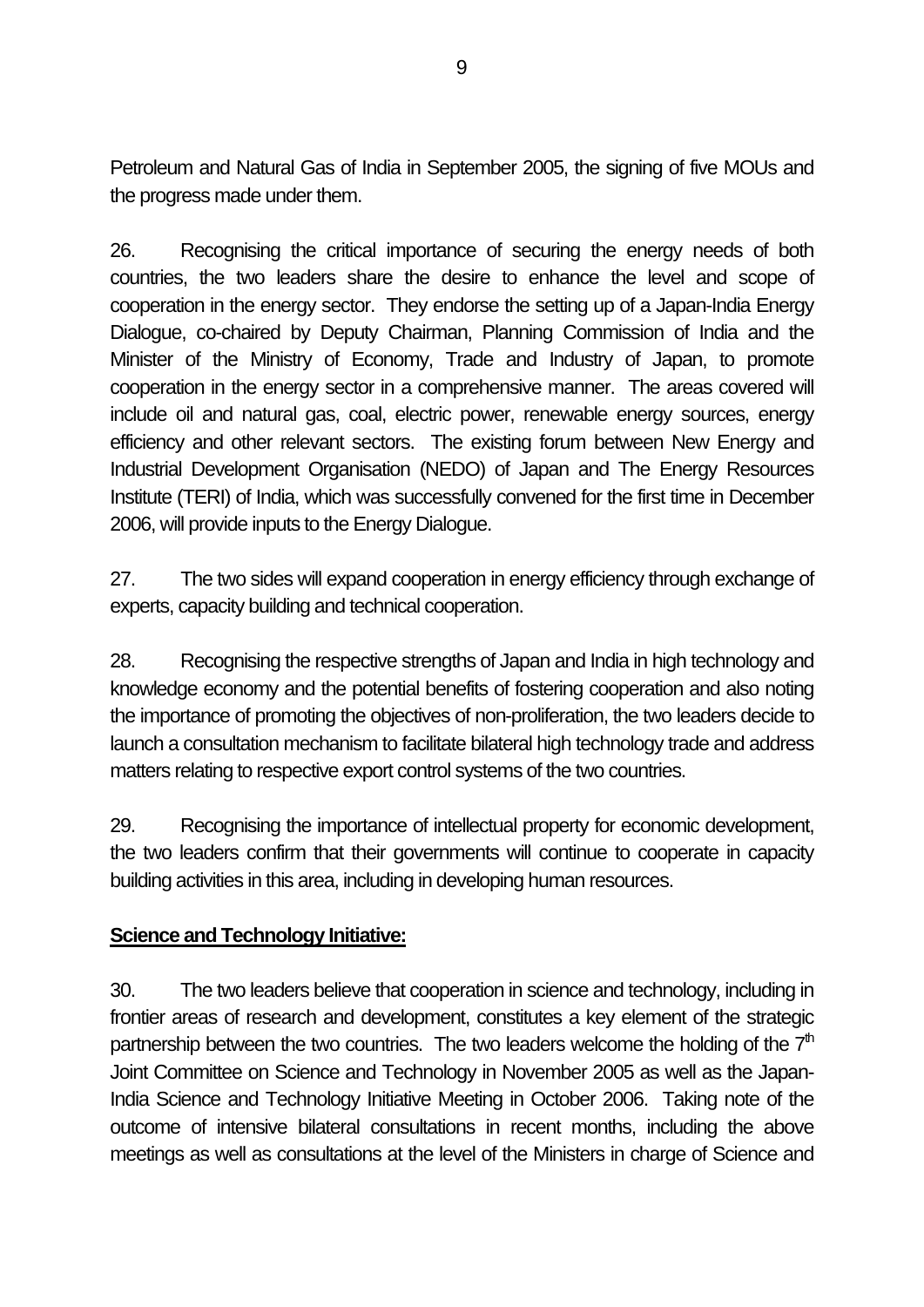Technology, they approve the launching of the following joint projects under the Science and Technology Initiative:

- Joint R&D Programme in areas such as nano-technology, life science and information and communication technology;
- Development of Open Access Database of the available ongoing and prospective research undertaken individually and through joint collaboration in their respective academic, public and industrial institutions; and
- Collaboration in the area of scientific deep sea drilling.

31. The two leaders recognise the importance of strengthening mutually beneficial research collaboration between the relevant organisations of the two countries. In this context, they welcome the signing of the following documents: (i) MOU on cooperation in science and technology between the Department of Science & Technology (DST) of India and RIKEN; and (ii) MOU on scientific cooperation programme between DST and Japan Science and Technology Agency (JST), (in addition to the existing MOU between DST and Japan Society for the Promotion of Science (JSPS) on Core University Program). The two leaders also welcome the collaboration between the National Institute of Advanced Industrial Science and Technology (AIST) of Japan and Indian research institutions, particularly the Council of Scientific and Industrial Research, DST, Department of Biotechnology and Jawaharlal Nehru Centre for Advanced Scientific Research in advanced industrial science and technology fields, including nanotechnology and materials, energy and environment (clean coal and biomass resources), life sciences and information and communication technology.

32. The two leaders note with satisfaction the mutually beneficial cooperation between the Japan Aerospace Exploration Agency (JAXA) and the Indian Space Research Organisation (ISRO) in peaceful uses of outer space. The two leaders reaffirm their keenness to cooperate in such fields as space science, including lunar missions and X-ray astronomy, satellite remote sensing, satellite communication, and disaster management support. They also recognise the importance of capacity building and promotion of regional cooperation in space applications in the Asia Pacific region. In this context, the Japanese side appreciates the ISRO's decision to participate in the disaster management support system "Sentinel Asia".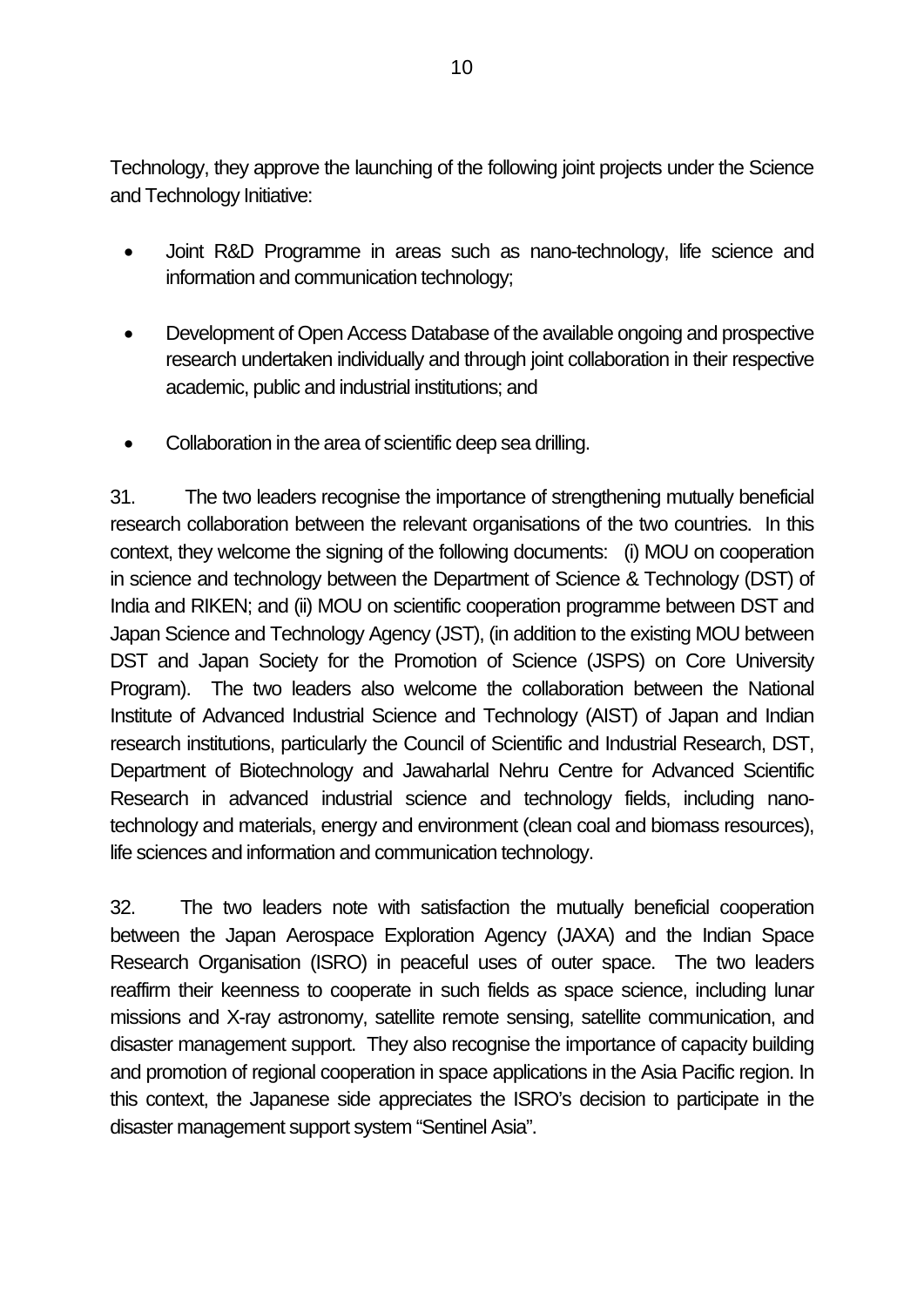33. The two leaders welcome the signing of the agreement on ITER, in which they are partners.

#### **People-to-People Exchanges:**

34. The two leaders believe that in order to substantiate the Japan-India strategic partnership there must be a quantum increase in cultural, academic and people-topeople exchanges. Such contacts will also build upon the goodwill that exists in the two countries in respect of each other and help raise the profile of India in Japan and of Japan in India. With this larger policy objective in mind, the two leaders endorse a number of initiatives to qualitatively upgrade such contacts.

35. Recognising the important role played by the youth of both countries in fostering closer people-to-people ties, the two leaders launch an Investing in the Future Initiative, the main elements of which will, inter alia, consist of the following:

- The Japanese side will expand the Aso programme, announced in January 2006, with the support of the Indian side, with the objective of sponsoring visits of five thousand persons between Japan and India over the next three years in such fields as Japanese language, technology and youth interaction;
- The Indian side welcomes the designation of India as a target country for the Japan Exchange and Teaching Programme. Exchanges under this programme will be stepped up;
- The Governments of Japan and India will work together to promote Japanese language studies in India, with a target of 30,000 learners at different levels by the year 2010. The Japanese side welcomes the introduction of Japanese language as an optional foreign language in the secondary school curriculum in India;
- The two sides will continue promotion of Japanese language in India through Japan Overseas Cooperation Volunteers programme; and
- The Japanese side will assist the Indian side in setting up of Japanese language teaching cells in seven Indian Institutes of Technology and establishing centres of Japanese studies at selected institutions and universities in India.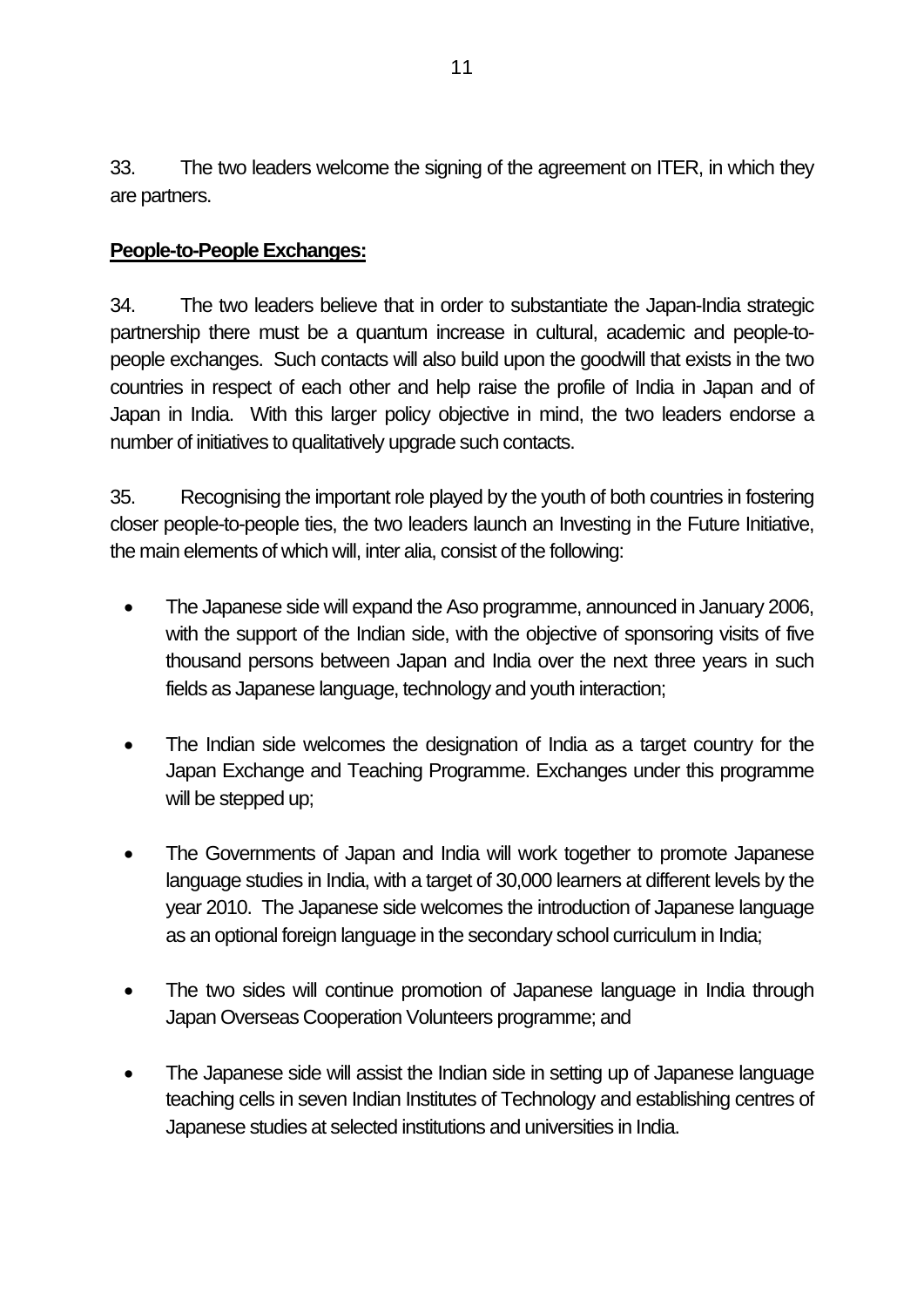36. The two leaders welcome the signing of a Memorandum on the development of the Indian Institute of Information Technology for Design and Manufacturing at Jabalpur, with Japanese assistance. The two sides will also make every effort to collaborate towards the development of an Indian Institute of Technology.

37. The two leaders designate the Year 2007 as the "Japan-India Tourism Exchange Year" and direct the Ministries concerned to carry out various activities to promote tourism exchanges. They welcome a Joint Document on expansion of tourism exchanges between the two countries. The Indian side expressed its appreciation for Japanese assistance in development of tourism-related infrastructure, including the Buddhist pilgrimage circuit in India. The two sides will enhance their ongoing cooperation in development of infrastructure at Buddhist sites in India.

38. Noting that civil aviation links between the two countries are a key element for fostering closer economic and people-to-people contacts, the two leaders welcome the positive outcome of bilateral civil aviation talks and direct their respective authorities to expeditiously implement the agreed measures to expand air links commensurate with the requirements of growing economic relations and enhanced tourist flows. The Indian side invites Japanese participation in the development of airports in India through publicprivate partnership and also under the ODA. The Japanese side will give serious consideration to the idea.

39. Recalling the important role of Nalanda in the ancient period as a leading international university contributing to Buddhist and secular studies, the two sides will explore the idea of re-development of Nalanda as a major centre of learning with the establishment of an international university on the basis of regional cooperation.

40. The two leaders welcome the signing of an MOU on cooperation between the Japan Foundation and the Indian Council for Cultural Relations.

41. The two Prime Ministers welcome the understandings on Sister Province/State relationship reached between Fukuoka Prefecture and Delhi State and Okayama Prefecture and Maharashtra State and encourage further expansion of such twinning arrangements to enhance people-to-people relations and closer economic ties.

42. The two leaders direct the concerned authorities to implement at the earliest the arrangement on the waiver of visas for holders of Diplomatic Passports. They also direct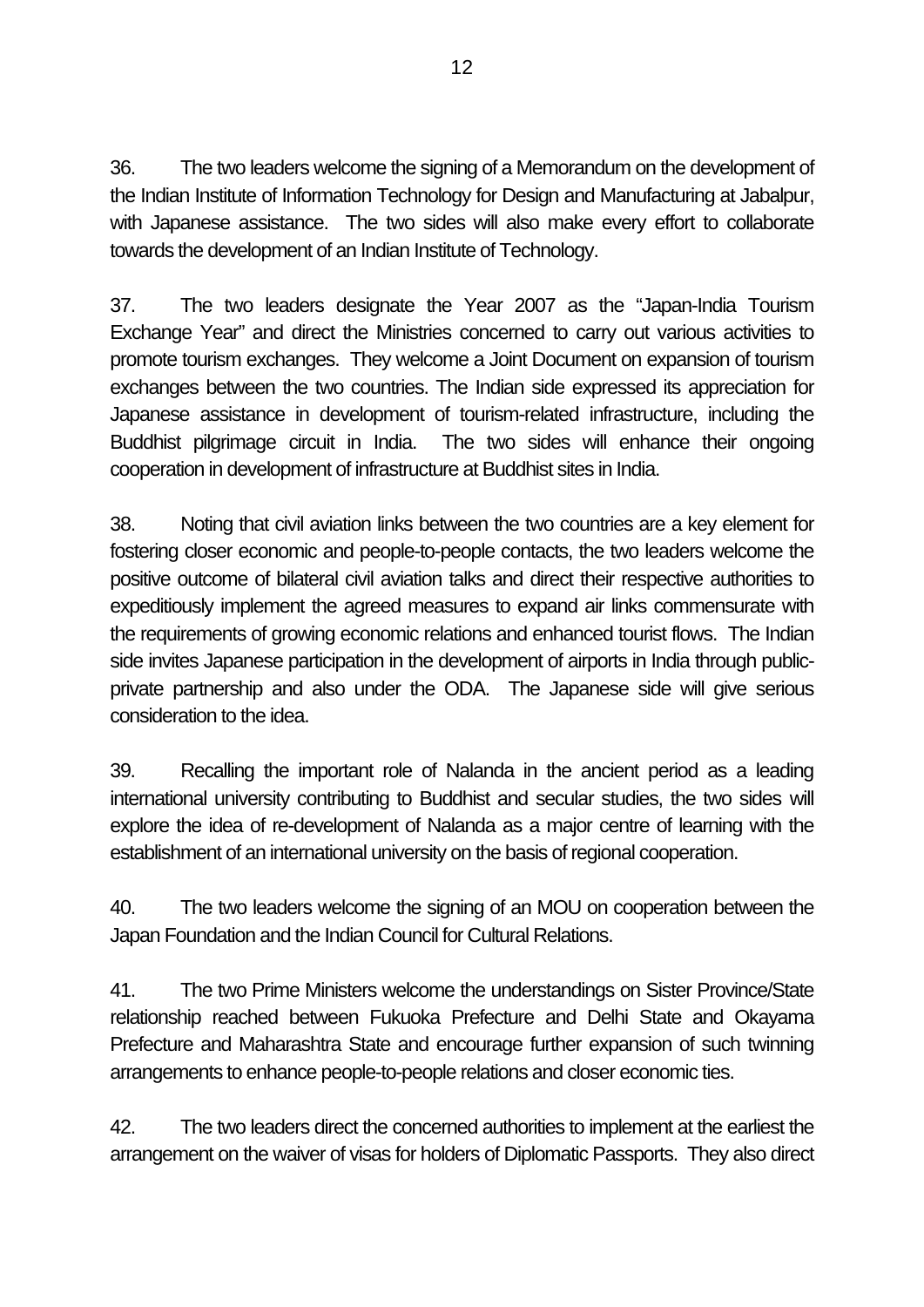that the simplification of visa procedures to facilitate two-way travel be undertaken as soon as possible.

### **Regional and Multilateral Cooperation:**

43. The two leaders confirm their intention to continue to work closely in the East Asia Summit (EAS) framework. While acknowledging the ASEAN as the driving force in the process of creating this new regional architecture, they reaffirm the need for all sixteen EAS countries to fully participate in and actively contribute to the objective of closer cooperation and community building in the region. In this regard, they stress the importance of the development of a roadmap and modalities for the progressive realisation of an East Asian community in the EAS framework.

44. The two leaders reaffirm the need to further promote regional economic integration and, in this context, recall their respective proposals for a Pan Asian Free Trade Area and for a Comprehensive Economic Partnership in East Asia. They decide to cooperate with each other in studies that will take forward these proposals. It is also decided that the two sides will cooperate towards the establishment of the Economic Research Institute for ASEAN and East Asia, which will conduct research, analyses as well as develop policy recommendations to advance the regional economic integration.

45. The two leaders note that the initiative by the G-4 for reforming the Security Council has brought the issue to the attention of the international community. They further reaffirm the determination to strengthen cooperation and coordination between Japan and India for comprehensive reform of the United Nations, including the expansion of the UN Security Council in both permanent and non-permanent categories to reflect contemporary realities of the world.

46. The two leaders share the view on the usefulness of having dialogue among Japan, India and other like-minded countries in the Asia-Pacific region on themes of mutual interest. The two governments will consult on the modalities.

47. The two sides reiterate their commitment to disarmament and non-proliferation objectives, and their determination to work as partners against proliferation. While expressing their respective positions on the approaches towards the shared goal of achieving a world free of nuclear weapons, they reaffirm that they will continue to promote commonalities and identify areas of convergence for mutual cooperation between them in a constructive manner, contributing to the advancement of overall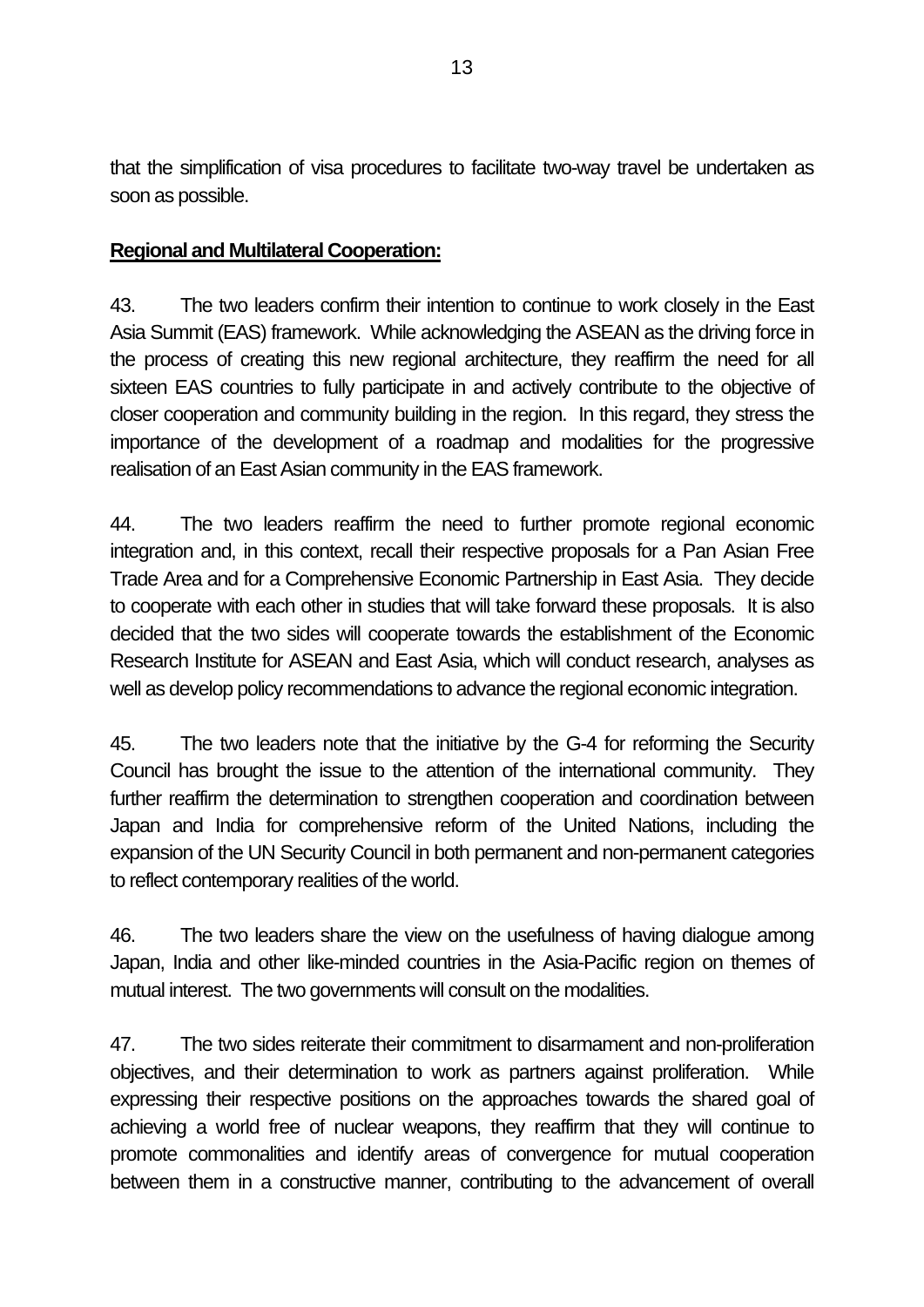bilateral relations. In this context, they welcome the First Director General/Joint Secretary level Annual Dialogue on Disarmament and Non-Proliferation, held in New Delhi in May 2006, and confirm that the Second Round of the Dialogue will be held in Tokyo in 2007.

48. The two leaders express serious concern regarding the threat of proliferation of weapons of mass destruction and their delivery systems, which confront the region and the wider world. They reaffirm that Japan and India need to work in a concerted manner to effectively counter these dangers, which imperil their peaceful societies.

49. The two leaders discussed recent events on the Korean Peninsula and shared grave concerns on the nuclear test conducted by DPRK, which has greatly complicated the security situation in the region and highlighted the true extent of clandestine proliferation. The two leaders stress the importance of fully implementing the UN Security Council resolution 1718 and confirm that they will promote practical cooperation towards this end. They welcome the recent progress towards the resumption of the Six-Party Talks for the denuclearisation of the Korean peninsula, an objective DPRK has also endorsed. They urge that the abduction issue be resolved at the earliest as a humanitarian concern.

50. The two leaders share the view that nuclear energy can play an important role as a safe, sustainable and non-polluting source of energy in meeting the rising global demands for energy, and that international civil nuclear energy cooperation should be enhanced through constructive approaches under appropriate IAEA safeguards. The two sides will continue to discuss the international civil nuclear cooperation framework with respect to India.

51. The two sides will establish Inter-Governmental Consultations on Environment and Climate Change. They will also promote cooperation in Asia-Pacific Partnership on Clean Development and Climate.

52. Recognizing that it is a matter of priority for both countries to also strengthen the ability to mitigate damages caused by natural disasters like earthquakes, tsunami and cyclones, the two sides confirm that they will promote mutual cooperation, including through Asian Disaster Reduction Centre, in the field of disaster management in line with the Hyogo Framework of Action.